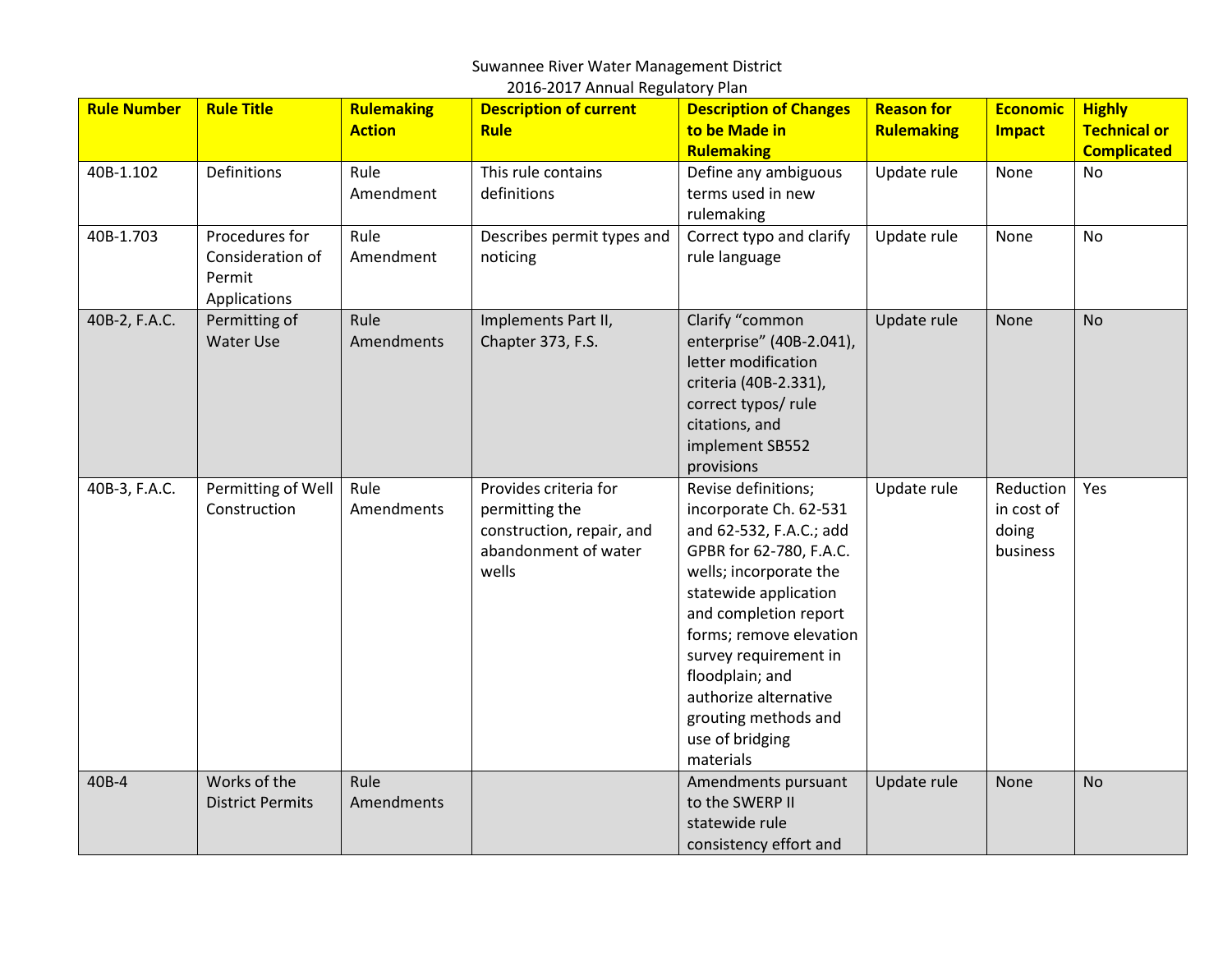|                    |                                            |                                    | 2016-2017 Annual Regulatory Plan                                                           |                                                                                                                                                                                                                         |                                        |                                  |                                                            |
|--------------------|--------------------------------------------|------------------------------------|--------------------------------------------------------------------------------------------|-------------------------------------------------------------------------------------------------------------------------------------------------------------------------------------------------------------------------|----------------------------------------|----------------------------------|------------------------------------------------------------|
| <b>Rule Number</b> | <b>Rule Title</b>                          | <b>Rulemaking</b><br><b>Action</b> | <b>Description of current</b><br><b>Rule</b>                                               | <b>Description of Changes</b><br>to be Made in<br><b>Rulemaking</b>                                                                                                                                                     | <b>Reason for</b><br><b>Rulemaking</b> | <b>Economic</b><br><b>Impact</b> | <b>Highly</b><br><b>Technical or</b><br><b>Complicated</b> |
|                    |                                            |                                    |                                                                                            | <b>FEMA Risk MAP</b><br>revisions.                                                                                                                                                                                      |                                        |                                  |                                                            |
| 40B-8              | <b>Minimum Flows</b><br>and Levels         | Rule<br>Amendment                  | These rules establish<br>minimum flows and levels<br>for surface and ground<br>waters      | Update minimum flows<br>and levels within the<br>District and implement<br>SB552 provisions                                                                                                                             | Update rule                            | None                             | Yes                                                        |
| 40B-9.021          | <b>Definitions</b>                         | Rule<br>Amendment                  | These definitions relate to<br>land acquisition                                            | Amend definition so the<br>funding references<br>more than Section<br>259.105, F.S.                                                                                                                                     | Update rule                            | None                             | <b>No</b>                                                  |
| 40B-9.041          | Acquisition<br>Procedures-<br>Negotiations | Rule<br>Amendment                  | This rule provides property<br>appraisal procedures                                        | Clarify appraiser access<br>for any assessments<br>needed, require<br><b>Baseline and remove</b><br>engineer and geologist<br>requirements                                                                              | Update rule                            | None                             | <b>No</b>                                                  |
| 40B-9.123          | Additional<br><b>Definitions</b>           | <b>Rule Repeal</b>                 | This rule provides<br>additional definitions<br>related to public use                      | Combine additional<br>definitions into Rule<br>40B-9.021                                                                                                                                                                | Update rule                            | None                             | <b>No</b>                                                  |
| 40B-9.126          | <b>Access to District</b><br>Lands         | Rule<br>Amendment                  | This rule sets forth the<br>hours during which District<br>lands are open to the<br>public | Remove definition from<br>rule text and add to<br>Rule 40B-9.021                                                                                                                                                        | Update rule                            | None                             | <b>No</b>                                                  |
| 40B-9.131          | Public Use of<br><b>District Lands</b>     | Rule<br>Amendment                  | This rule sets forth the<br>requirement to publish a<br><b>Public Use Guide</b>            | Remove date specific<br>and authorize Board<br>approval of; Provide<br>additional clarification<br>in section (3); Provide<br>information about<br>where to find details for<br>$(3)(k)$ ; Provide<br>clarification for | Update rule                            | None                             | <b>No</b>                                                  |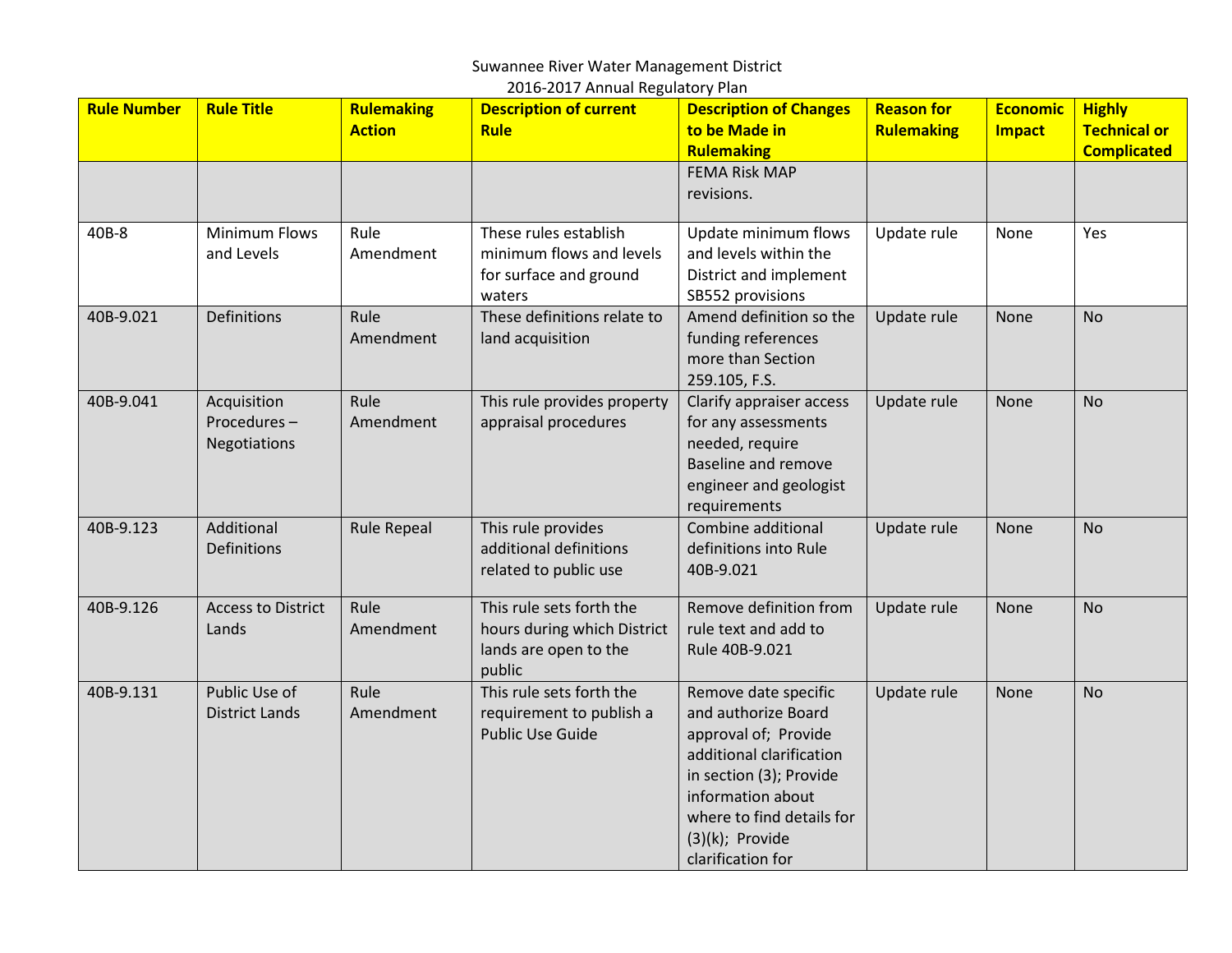#### Suwannee River Water Management District 2016-2017 Annual Regulatory Plan

| <b>Rule Number</b> | <b>Rule Title</b>                       | Rulemaking<br><b>Action</b> | <b>Description of current</b><br><b>Rule</b>                                                                               | <b>Description of Changes</b><br>to be Made in                                                                                                                 | <b>Reason for</b><br><b>Rulemaking</b> | <b>Economic</b><br><b>Impact</b> | <b>Highly</b><br><b>Technical or</b> |
|--------------------|-----------------------------------------|-----------------------------|----------------------------------------------------------------------------------------------------------------------------|----------------------------------------------------------------------------------------------------------------------------------------------------------------|----------------------------------------|----------------------------------|--------------------------------------|
|                    |                                         |                             |                                                                                                                            | <b>Rulemaking</b><br>allowable swimming<br>opportunities                                                                                                       |                                        |                                  | <b>Complicated</b>                   |
| 40B-9.1381         | Prohibited<br><b>Activities</b>         | Rule<br>Amendment           | This rule sets forth<br>restricted activities on<br><b>District Lands</b>                                                  | Add District approval to<br>release seed, plant or<br>animal on District Lands<br>section; Add airsoft to<br>use of paintball guns<br>and related guns section | Update rule                            | None                             | <b>No</b>                            |
| 40B-9.1411         | <b>Special Use</b><br>Authorizations    | Rule<br>Amendment           | These rules are procedures<br>for Special Use<br>Authorizations                                                            | Remove/ add language<br>for consistency                                                                                                                        | Update rule                            | None                             | <b>No</b>                            |
| 40B-9.142          | Easements                               | Rule<br>Amendment           | These rules are procedures<br>for Easements                                                                                | <b>Remove Staff Appraiser</b><br>language                                                                                                                      | Update rule                            | None                             | <b>No</b>                            |
| 40B-9.145          | Leases                                  | Rule<br>Amendment           | These rules are procedures<br>for Leases                                                                                   | Remove inconsistent<br>language                                                                                                                                | Update rule                            | None                             | <b>No</b>                            |
| 40B-21.631         | <b>Water Shortage</b><br>Plan, Phase II | Rule<br>Amendment           | These rules provide for the<br>conservation, protection,<br>and management of water<br>during periods of water<br>shortage | Revise language so that<br>language in Phase II is at<br>least as restrictive as<br>current year-round lawn<br>watering restrictions                           | Update rule                            | None                             | <b>No</b>                            |
| 40B-21.641         | Water Shortage<br>Plan, Phase III       | Rule<br>Amendment           | These rules provide for the<br>conservation, protection,<br>and management of water<br>during periods of water<br>shortage | Revise language so that<br>language in Phase III is<br>at least as restrictive as<br>current year-round lawn<br>watering restrictions                          | Update rule                            | None                             | <b>No</b>                            |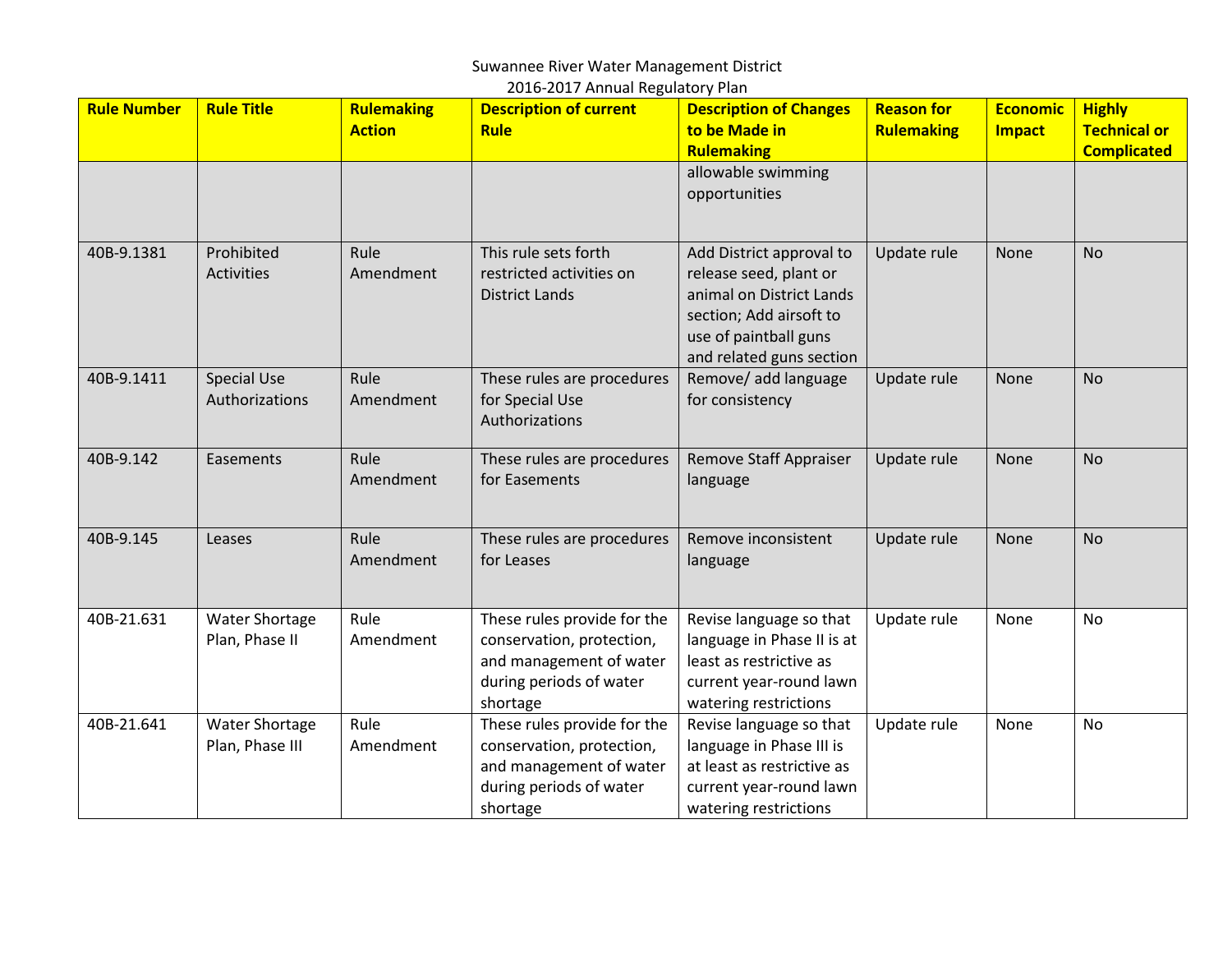#### Suwannee River Water Management District 2016-2017 Annual Regulatory Plan

| <b>Rule Number</b> | <b>Rule Title</b>       | <b>Rulemaking</b> | <b>Description of current</b> | <b>Description of Changes</b> | <b>Reason for</b> | <b>Economic</b> | <b>Highly</b>       |
|--------------------|-------------------------|-------------------|-------------------------------|-------------------------------|-------------------|-----------------|---------------------|
|                    |                         | <b>Action</b>     | <b>Rule</b>                   | to be Made in                 | Rulemaking        | <b>Impact</b>   | <b>Technical or</b> |
|                    |                         |                   |                               | <b>Rulemaking</b>             |                   |                 | <b>Complicated</b>  |
| 40B-400            | Environmental           | Rule              |                               | Remove references to          | Update rule       | None            | <b>No</b>           |
|                    | <b>Resource Permits</b> | Amendments        |                               | 62-330, F.A.C., and           |                   |                 |                     |
|                    |                         |                   |                               | Applicant's Handbook          |                   |                 |                     |
|                    |                         |                   |                               | Volume I, and other           |                   |                 |                     |
|                    |                         |                   |                               | amendments pursuant           |                   |                 |                     |
|                    |                         |                   |                               | to the SWERP II               |                   |                 |                     |
|                    |                         |                   |                               | statewide rule                |                   |                 |                     |
|                    |                         |                   |                               | consistency effort and        |                   |                 |                     |
|                    |                         |                   |                               | <b>FEMA Risk MAP</b>          |                   |                 |                     |
|                    |                         |                   |                               | revisions.                    |                   |                 |                     |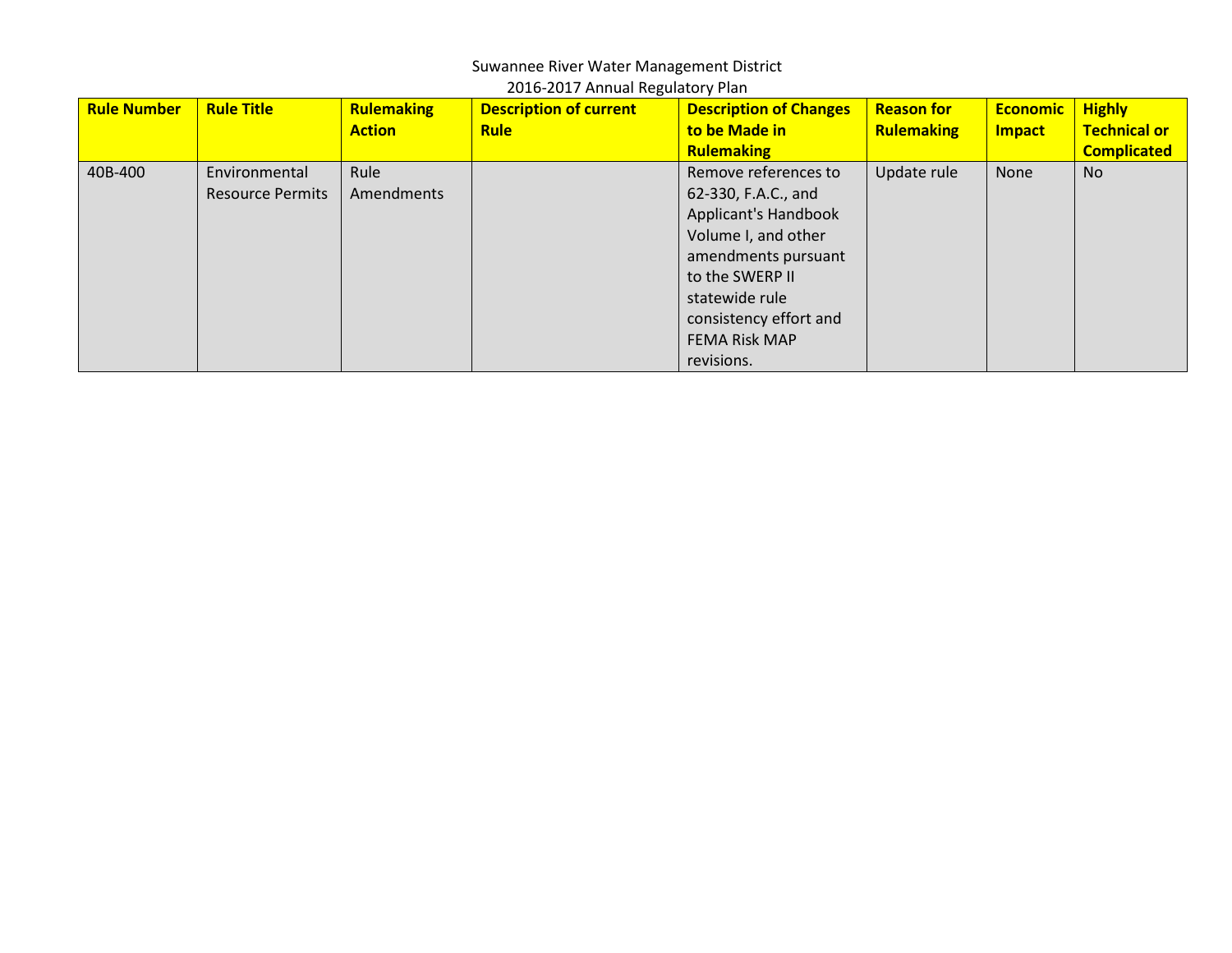| Laws enacted or amended<br>during the previous 12 months<br>that affect the duties or<br>authority of SRWMD | <b>Description</b>                                                                                                                                                                    | Rulemaking<br><b>Action</b> | <b>Must SRWMD</b><br>adopt rules to<br>implement? | <b>Proposed</b><br><b>NOPR date</b> |
|-------------------------------------------------------------------------------------------------------------|---------------------------------------------------------------------------------------------------------------------------------------------------------------------------------------|-----------------------------|---------------------------------------------------|-------------------------------------|
| Subsection 373.036(7)(b), F.S.                                                                              | Priority ranking of water quality/ water supply projects for 5-year work<br>plan. Use of an impairment grading system of water bodies listed in<br><b>Consolidated Annual Report.</b> | Amendment                   | $No^*$                                            | n/a                                 |
| Subsection 373.042(2)(a), F.S.                                                                              | Adoption of Outstanding Florida Spring (OFS) MFLs utilizing emergency<br>rulemaking authority if not adopted by 7/1/2017.                                                             | Amendment                   | $Yes - 40B-8,$<br><b>F.A.C.</b>                   | 10/1/2016                           |
| Subsection 373.042(2)(b), F.S.                                                                              | Collaborative development of OFS MFLs affected by withdrawals from<br>more than one WMD.                                                                                              | Amendment                   | $No*$                                             | n/a                                 |
| Subsection 373.042(2)(c), F.S.                                                                              | Concurrent adoption of MFL prevention/recovery strategies for OFS.                                                                                                                    | Amendment                   | $No^*$                                            | n/a                                 |
| Section 373.0421(2), F.S.                                                                                   | Expeditious implementation of OFS MFL prevention or recovery<br>strategies.                                                                                                           | Amendment                   | $No^*$                                            | n/a                                 |
| Section 373.0421(3), F.S.                                                                                   | Amendment of Water Supply Plan to include water supply and resource<br>development projects listed in prevention/ recovery strategies.                                                | Amendment                   | $No^*$                                            | n/a                                 |
| Section 373.0421(4), F.S.                                                                                   | FDEP notification of Water Use Permit (WUP) denials based on MFL<br>impact analysis and review of regional water supply plan for adequacy.                                            | Amendment                   | $No^*$                                            | n/a                                 |
| Section 373.219(3), F.S.                                                                                    | Development of unified definition of "harm."                                                                                                                                          | Amendment                   | $Yes - 40B-2,$<br><b>F.A.C.</b>                   | 10/1/2016                           |
| Section 373.223(6), F.S.                                                                                    | Water use reporting requirements for individual WUPs with wells 8-<br>inches or greater in diameter.                                                                                  | Amendment                   | $No+$                                             | n/a                                 |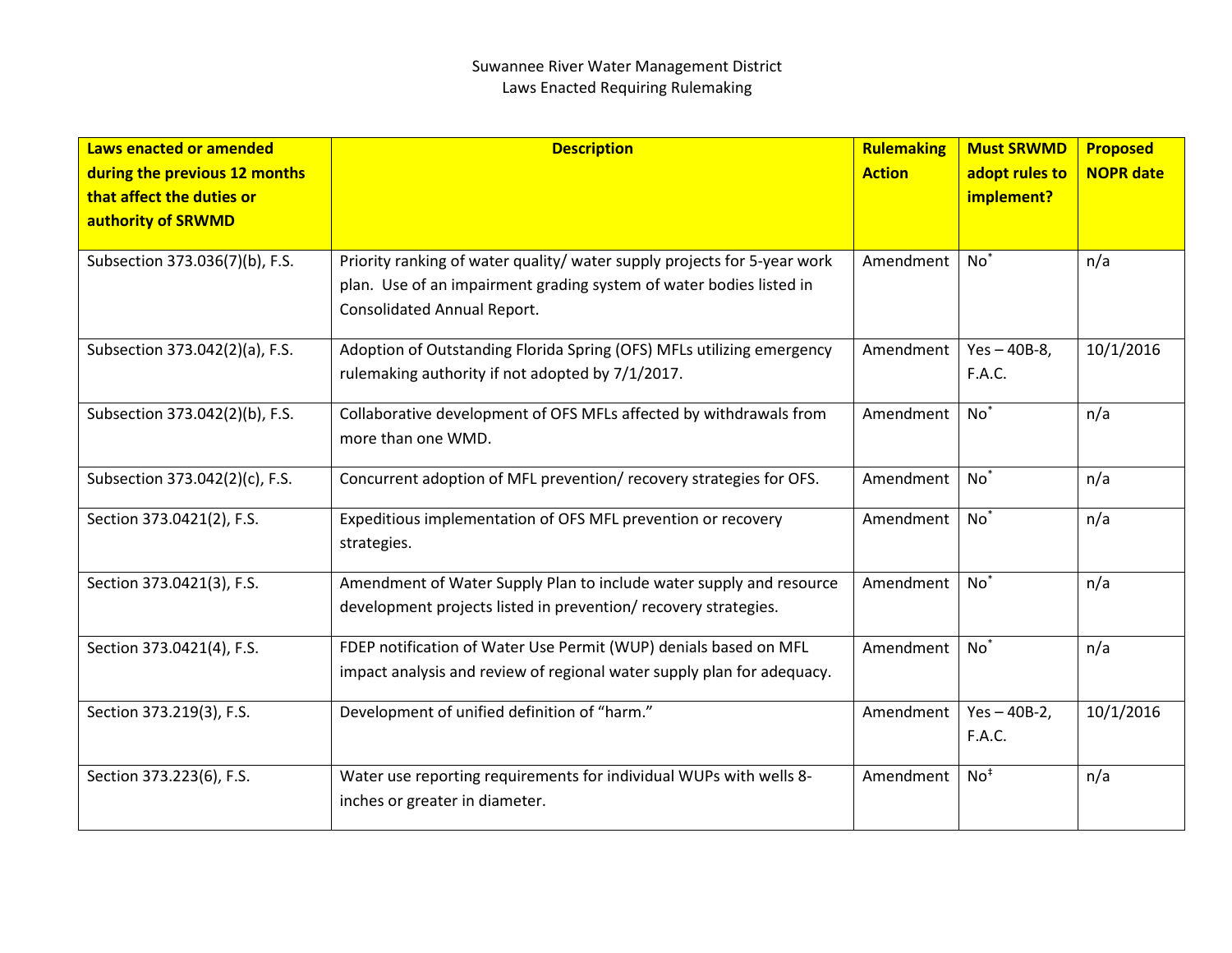| Laws enacted or amended<br>during the previous 12 months<br>that affect the duties or<br>authority of SRWMD | <b>Description</b>                                                                                                                                                                                                                                              | Rulemaking<br><b>Action</b> | <b>Must SRWMD</b><br>adopt rules to<br>implement? | <b>Proposed</b><br><b>NOPR date</b> |
|-------------------------------------------------------------------------------------------------------------|-----------------------------------------------------------------------------------------------------------------------------------------------------------------------------------------------------------------------------------------------------------------|-----------------------------|---------------------------------------------------|-------------------------------------|
| Section 373.2234(2), F.S.                                                                                   | Consideration of preferred water supply sources for water users unable<br>to develop new water supplies.                                                                                                                                                        | Amendment                   | No <sup>†</sup>                                   | n/a                                 |
| Section 373.227(5), F.S.                                                                                    | Prevents agency modification of permitted allocation when water<br>conservation measures are effective.                                                                                                                                                         | Amendment                   | $Yes - 40B-2,$<br><b>F.A.C.</b>                   | 10/1/2016                           |
| Section 373.227(6), F.S.                                                                                    | Prevents agency modification of permitted allocation when water use is<br>less than projected due to climate and agricultural practices.                                                                                                                        | Amendment                   | $Yes - 40B-2,$<br>F.A.C.                          | 10/1/2016                           |
| Section 373.233(2), F.S.                                                                                    | Source proximity preference in competing applications.                                                                                                                                                                                                          | Amendment                   | $No^*$                                            | n/a                                 |
| Rule 373.245, F.S.                                                                                          | Removes agency's ability to hold WUP holders liable for damages to<br>neighboring WUP holders.                                                                                                                                                                  | <b>Rule Repeal</b>          | $No^*$                                            | n/a                                 |
| Section 373.323(3), F.S.                                                                                    | Clarifies qualifications for Water Well Contractor licensing.                                                                                                                                                                                                   | Amendment                   | $No^*$                                            | n/a                                 |
| Section 373.4591(1), F.S.                                                                                   | Adds recharge and nutrient load reduction to priority list considerations<br>of public-private partnerships.                                                                                                                                                    | Amendment                   | $No^*$                                            | n/a                                 |
| Section 373.4591(2), F.S.                                                                                   | Establishes wetland baseline requirement prior to entrance into public-<br>private partnerships that could impact wetlands.                                                                                                                                     | Amendment                   | $No^*$                                            | n/a                                 |
| Section 373.536(6), F.S.                                                                                    | Adds proposed water supply projects to annual funding plan. Requires<br>identification of available/ needed funding for years 2-5. Requires<br>identification of projects needed to implement MFLs and water<br>reservations to avoid water supply competition. | Amendment                   | $No*$                                             | n/a                                 |
| Section 373.703(9), F.S.                                                                                    | Includes ability to contract with private land owners to fulfill duties.                                                                                                                                                                                        | Amendment                   | $No^*$                                            | n/a                                 |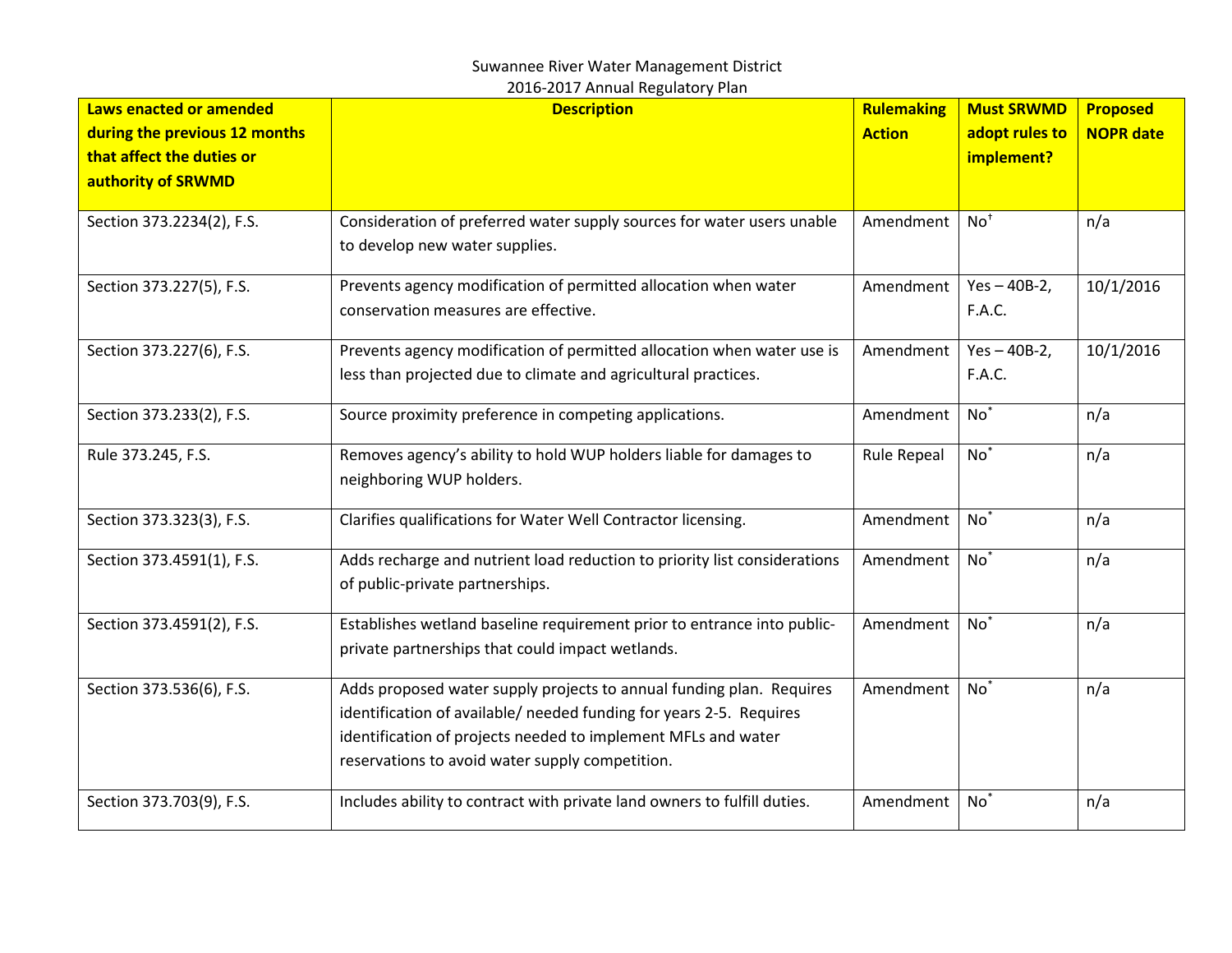| Laws enacted or amended<br>during the previous 12 months<br>that affect the duties or<br>authority of SRWMD | <b>Description</b>                                                                                                                                                                                    | Rulemaking<br><b>Action</b> | <b>Must SRWMD</b><br>adopt rules to<br>implement? | <b>Proposed</b><br><b>NOPR date</b> |
|-------------------------------------------------------------------------------------------------------------|-------------------------------------------------------------------------------------------------------------------------------------------------------------------------------------------------------|-----------------------------|---------------------------------------------------|-------------------------------------|
| Section 373.705(2), F.S.                                                                                    | Revises legislative intent for implementing water resource development<br>projects.                                                                                                                   | Amendment                   | $No^*$                                            | n/a                                 |
| Section 373.705(3), F.S.                                                                                    | Incorporates amount of funding for each water resource development<br>project in annual funding plan into the annual budget.                                                                          | Amendment                   | $No^*$                                            | n/a                                 |
| Section 373.705(4), F.S.                                                                                    | Adds criterion for first consideration of water supply development<br>project funding assistance.                                                                                                     | Amendment                   | $No^*$                                            | n/a                                 |
| Section 373.705(5), F.S.                                                                                    | Expands cost-share criteria to include additional water conservation<br>practices.                                                                                                                    | Amendment                   | $No^*$                                            | n/a                                 |
| Section 373.707(3), F.S.                                                                                    | Adds self-suppliers to parties eligible for alternative water supply project<br>tech and financial assistance.                                                                                        | Amendment                   | $No^*$                                            | n/a                                 |
| Section 373.707(6), F.S.                                                                                    | Ensures anticipated funding level is not reduced due to state<br>appropriations. Requires that projects identified in annual funding plan<br>are included in tentative and adopted budget submittals. | Amendment                   | $No^*$                                            | n/a                                 |
| Section 373.707(8), F.S.                                                                                    | Authorizes waiver of 60% construction cost funding requirement for<br>water users determined to be in public interest.                                                                                | Amendment                   | $No^*$                                            | n/a                                 |
| Subsection 373.709(2)(a), F.S.                                                                              | Adds technical and financial feasibility requirement for water supply<br>development project options in regional water supply plan.                                                                   | Amendment                   | $No^*$                                            | n/a                                 |
| Subsection 373.709(2)(b), F.S.                                                                              | Adds requirements for listing water resource development projects<br>supporting water supply development.                                                                                             | Amendment                   | $No^*$                                            | n/a                                 |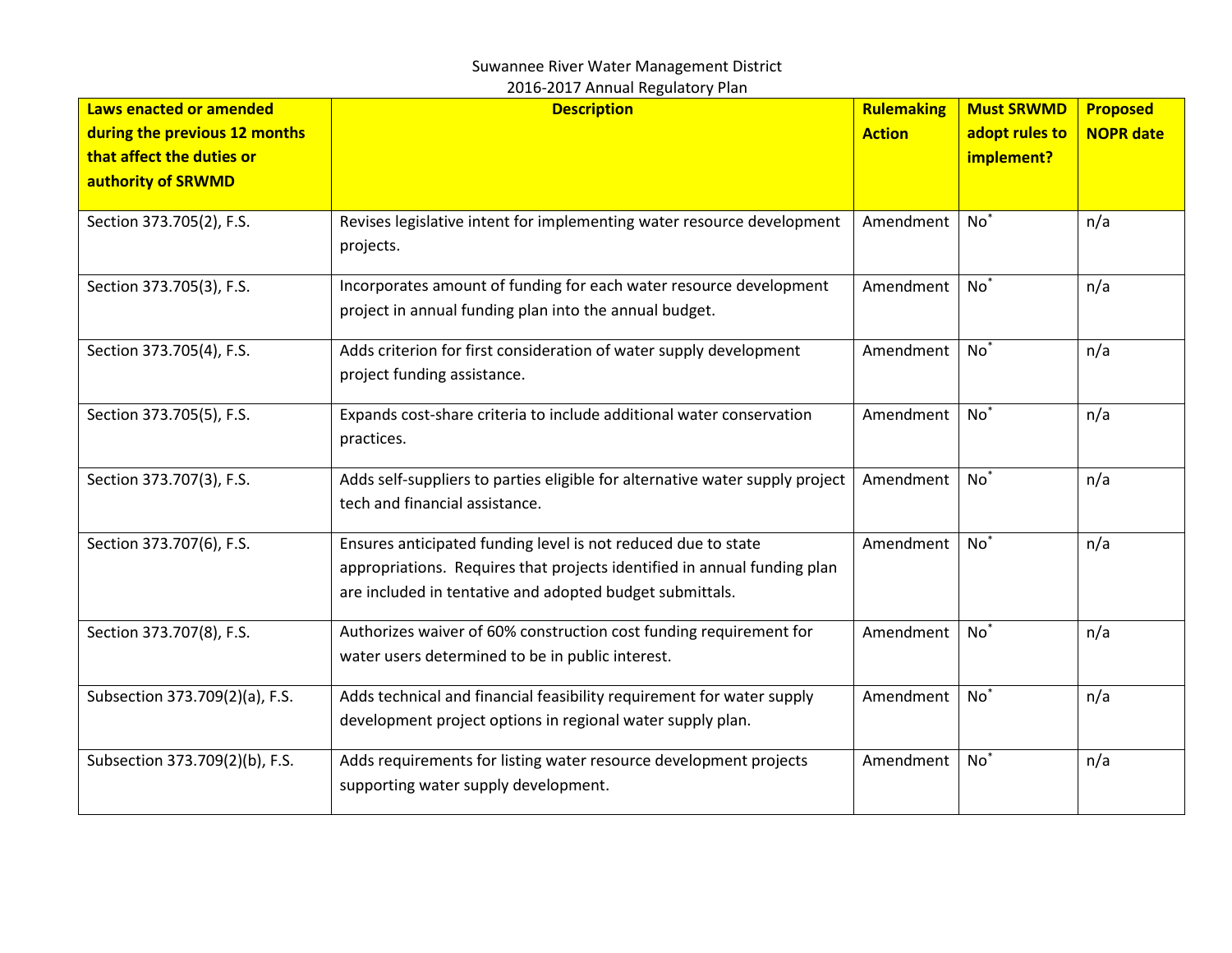| Laws enacted or amended<br>during the previous 12 months<br>that affect the duties or<br>authority of SRWMD | <b>Description</b>                                                                                                                   | Rulemaking<br><b>Action</b> | <b>Must SRWMD</b><br>adopt rules to<br>implement? | <b>Proposed</b><br><b>NOPR date</b> |
|-------------------------------------------------------------------------------------------------------------|--------------------------------------------------------------------------------------------------------------------------------------|-----------------------------|---------------------------------------------------|-------------------------------------|
| Subsection 373.709(5)(k), F.S.                                                                              | Requires an assessment of how projects support adopted MFL<br>prevention/recovery strategies or water reservations.                  | Amendment                   | $No^*$                                            | n/a                                 |
| Subsection 373.709(6), F.S.                                                                                 | Adds funding source sufficiency analysis for projects identified in<br>regional water supply plan.                                   | Amendment                   | $No*$                                             | n/a                                 |
| Rule 373.801, F.S.                                                                                          | Legislative findings and intent (Florida Springs and Aquifer Protection<br>Act).                                                     | <b>New Rule</b>             | $No*$                                             | n/a                                 |
| Rule 373.802, F.S.                                                                                          | Definitions (Florida Springs and Aquifer Protection Act).                                                                            | New Rule                    | $No^*$                                            | n/a                                 |
| Rule 373.803, F.S.                                                                                          | Delineation of priority focus areas for OFS (Florida Springs and Aquifer<br>Protection Act).                                         | New Rule                    | $No*$                                             | n/a                                 |
| Section 373.805(1), F.S.                                                                                    | Concurrent adoption of MFL prevention/ recovery strategies for OFS<br>(new MFLs).                                                    | New Rule                    | $No*$                                             | n/a                                 |
| Section 373.805(2), F.S.                                                                                    | Concurrent adoption of MFL prevention/recovery strategies for OFS<br>(revised MFLs).                                                 | New Rule                    | $No^*$                                            | n/a                                 |
| Section 373.805(3), F.S.                                                                                    | Requires expeditious adoption of MFL prevention/recovery strategies<br>for OFS.                                                      | New Rule                    | $No*$                                             | n/a                                 |
| Section 373.805(4), F.S.                                                                                    | Sets forth OFS prevention or recovery strategy requirements.                                                                         | <b>New Rule</b>             | $No^*$                                            | n/a                                 |
| Section 373.807(1), F.S.                                                                                    | Concurrent adoption of BMAP development with TMDL for OFS. Sets<br>forth BMAP development requirements.                              | New Rule                    | $No*$                                             | n/a                                 |
| Section 373.811(5), F.S.                                                                                    | Prohibits new agricultural operations that do not implement nutrient<br>management standards from operating in priority focus areas. | New Rule                    | $No^*$                                            | n/a                                 |